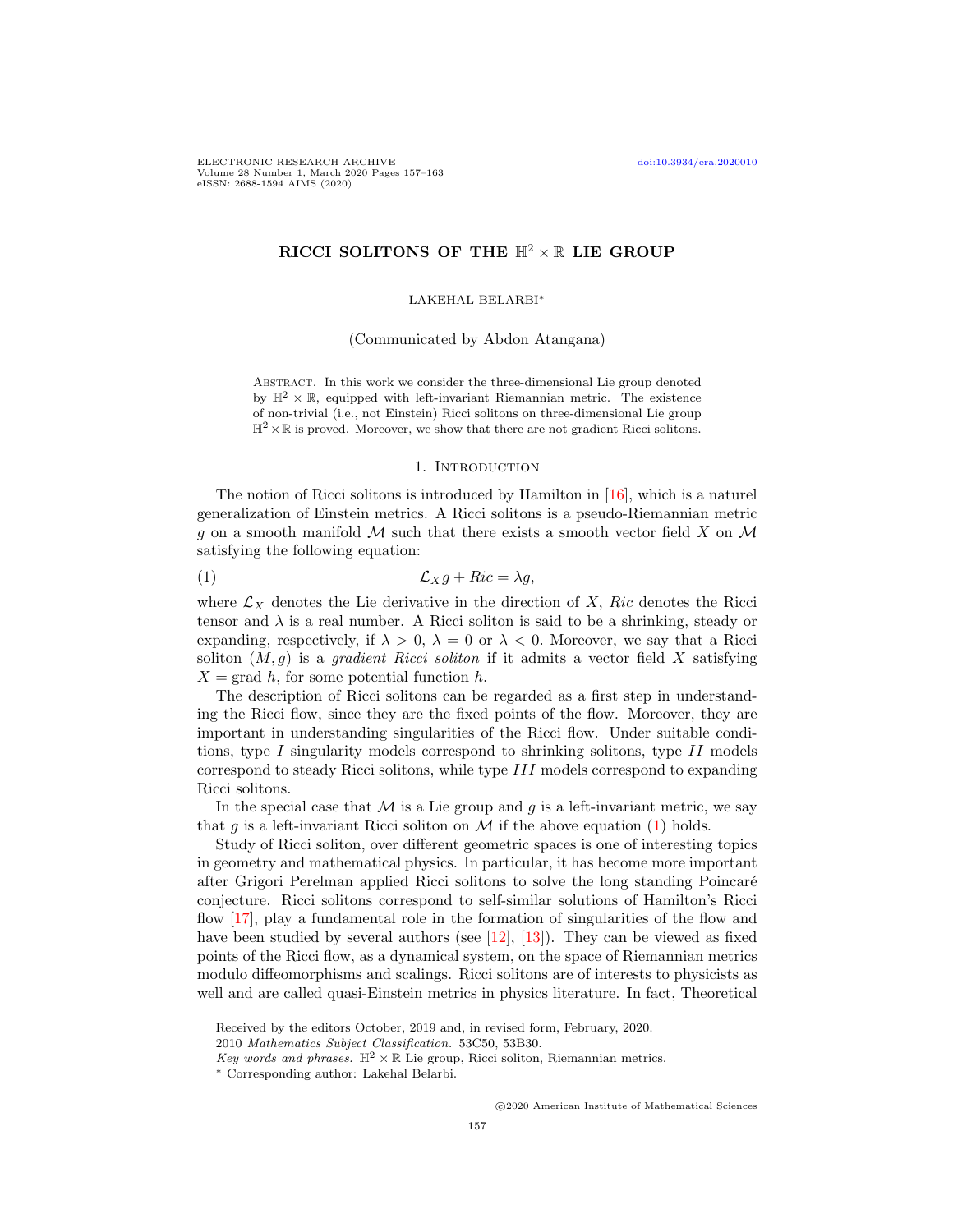### 158 LAKEHAL BELARBI

physicists have been looking into the equation of Ricci solitons in relation with String Theory. A seminal contribution in this direction is due to Friedan ([\[15\]](#page-5-4)).

Lorentzian Ricci solitons have been intensively studied, showing many essential differences with respect to the Riemannian case (see  $[2]$ ,  $[4]$ ,  $[3]$ ,  $[8]$ ,  $[23]$ ,  $[22]$ ). In fact, although there exist three-dimensional Riemannian homogeneous Ricci solitons [\[1\]](#page-5-10), [\[20\]](#page-5-11), there are no left-invariant Riemannian Ricci solitons on three-dimensional Lie groups  $[14]$  (see also  $[18]$  and  $[24]$ ). Moreover, the Lorentzian case is much richer, allowing the existence of expanding, steady and shrinking left-invariant Ricci soliton [\[7\]](#page-5-14). In [\[22\]](#page-5-9) prove that Lorentzian and Riemannian five-dimensional solvable Lie groups admit different vector fields resulting in expanding Ricci solitons. Also has proved that those Ricci solitons are not gradient.

In this paper, we consider the left-invariant Riemannian metric admitted by the three-dimensional Lie group denoted by  $\mathbb{H}^2 \times \mathbb{R}$  and we prove the existence of vector field for which the soliton equation [\(1\)](#page-0-0) holds. In Section 3, Ricci solitons of threedimensional Lie group  $\mathbb{H}^2 \times \mathbb{R}$  are characterized via a system of partial differential equations. In particular, we show that three-dimensional Lie group  $\mathbb{H}^2 \times \mathbb{R}$  admit a vector fields in expanding Ricci solitons. Finally, we show that there are not gradient Ricci solitons.

## 2. CONNECTION AND CURVATURE OF THE  $\mathbb{H}^2 \times \mathbb{R}$  LIE GROUP

Let  $\mathbb{H}^2$  be represented by the upper half-plane model  $\{(x, y) \in \mathbb{R}^2 | y > 0\}$ equipped with the metric  $g_{\mathbb{H}^2} = \frac{1}{y^2} (dx^2 + dy^2)$ . The space  $\mathbb{H}^2$ , with the group structure derived by the composition of proper affine map, is a Lie group and the metric  $g_{\mathbb{H}^2}$  is left invariant. Therefore the Riemannian product space  $\mathbb{H}^2 \times \mathbb{R}$  is a Lie group with respect to the operation

<span id="page-1-1"></span>
$$
(x, y, z) \star (x', y', z') = (x'y + x, yy', z + z')
$$

and the left invariant product metric

(2) 
$$
g = \frac{1}{y^2} (dx^2 + dy^2) + dz^2.
$$

With respect to the metric q an orthonormal basis of left invariant vector fields on  $\mathbb{H}^2 \times \mathbb{R}$  is

(3) 
$$
E_1 = y \frac{\partial}{\partial x}, E_2 = y \frac{\partial}{\partial y}, E_3 = \frac{\partial}{\partial z}.
$$

From this, the Lie brackets are given by

<span id="page-1-0"></span>
$$
[E_1, E_2] = -E_1, [E_2, E_3] = 0, [E_3, E_1] = 0.
$$

Throughout the paper, we shall endow the three-dimensional Lie group  $\mathbb{H}^2 \times \mathbb{R}$ with left-invariant Riemannian g.

We will denote by  $\nabla$  the Levi-Civita connection of  $(\mathbb{H}^2 \times \mathbb{R}, q)$ , by R its curvature tensor, taken with the sign convention:

$$
R(X,Y)Z = \nabla_X \nabla_Y Z - \nabla_Y \nabla_X z - \nabla_{[X,Y]} Z,
$$

and by Ric the Ricci tensor of  $(\mathbb{H}^2 \times \mathbb{R}, g)$ , which is defined by

$$
Ric(X, Y) = \sum_{k=1}^{3} g(E_k, E_k) g(R(E_k, X)Y, E_k),
$$

where  ${E_k}_{k=1,\dots,3}$  is an orthonormal basis.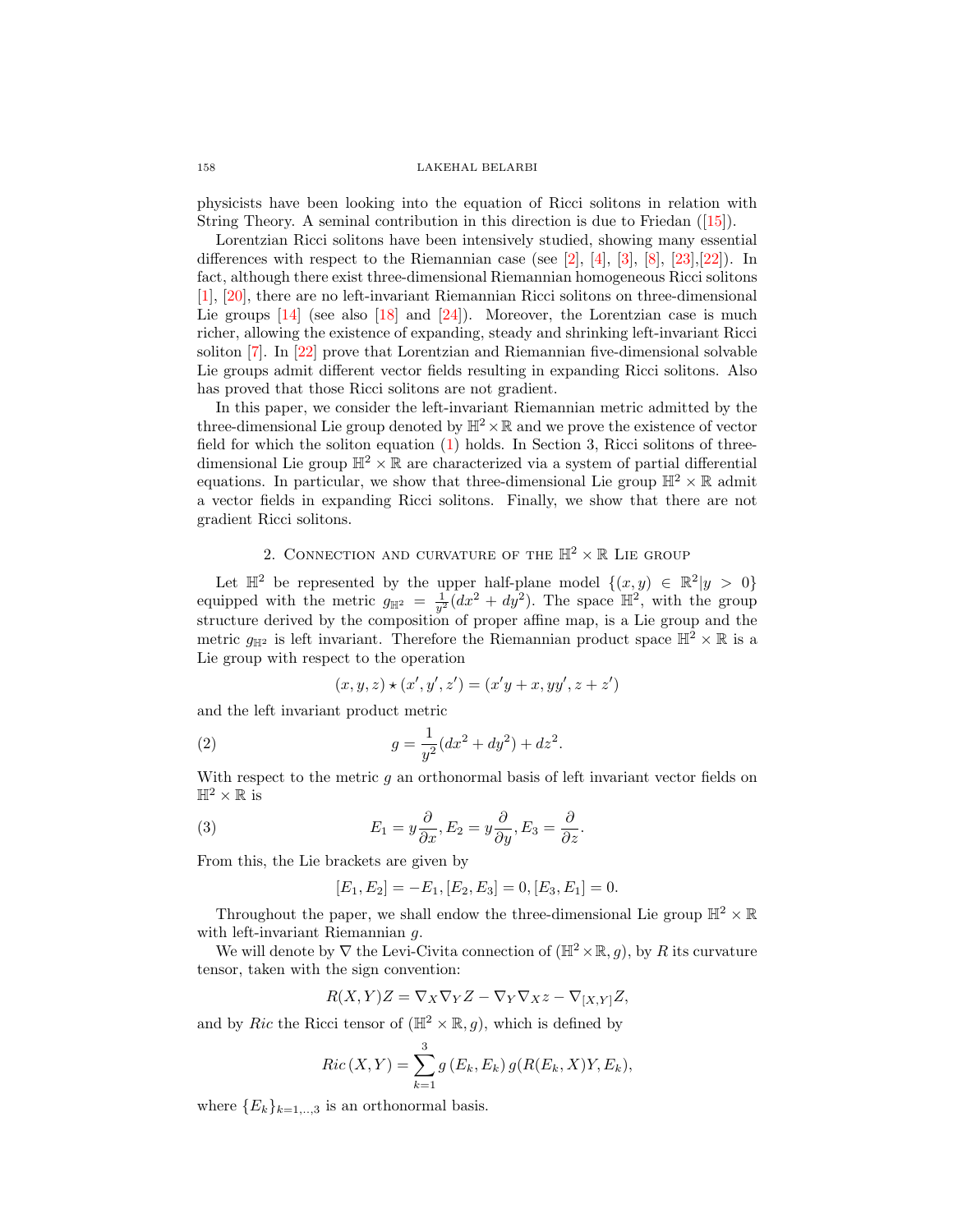The Levi-Civita connection  $\nabla$  of the  $\mathbb{H}^2 \times \mathbb{R}$  Lie group with respect to this frame [\(3\)](#page-1-0) is

(4) 
$$
\begin{cases} \nabla_{E_1} E_1 = E_2, \nabla_{E_1} E_2 = -E_1, \nabla_{E_1} E_3 = 0 \\ \nabla_{E_2} E_1 = 0, \nabla_{E_2} E_2 = 0, \nabla_{E_2} E_3 = 0 \\ \nabla_{E_3} E_1 = 0, \nabla_{E_3} E_2 = 0, \nabla_{E_3} E_3 = 0. \n\end{cases}
$$

The non-vanishing curvature tensor  $R$  components are computed as

(5) 
$$
R(E_1, E_2)E_1 = E_2, R(E_1, E_2)E_2 = -E_1.
$$

<span id="page-2-0"></span>The Ricci curvature components  ${Ric_{ij}}$  are computed as

(6) 
$$
Ric_{11} = Ric_{22} = -1
$$
,  $Ric_{12} = Ric_{13} = Ric_{23} = Ric_{33} = 0$ .

The scalar curvature  $\tau$  of the  $\mathbb{H}^2 \times \mathbb{R}$  Lie group is constant and we have

(7) 
$$
\tau = trRic = \sum_{i=1}^{3} g(E_i, E_i) Ric(E_i, E_i) = -2.
$$

# 3. RICCI SOLITONS OF 3-DIMENSIONAL  $\mathbb{H}^2 \times \mathbb{R}$  LIE GROUP

In this section we analyze the existence of Ricci solitons on three-dimensional Riemannian Lie group ( $\mathbb{H}^2 \times \mathbb{R}, g$ ) equipped with the left-invariant Riemannian metric [\(2\)](#page-1-1).

Let  $X = f_1E_1 + f_2E_2 + f_3E_3$  be an arbitrary vector field on  $(\mathbb{H}^2 \times \mathbb{R}, g)$ , where  $f_1, ..., f_3$  are smooth functions of the variables  $x, y, z$ . We will denote the coordinate basis  $\left\{\frac{\partial}{\partial x}, \frac{\partial}{\partial y}, \frac{\partial}{\partial z}\right\}$  by  $\{\partial_x, \partial_y, \partial_z\}.$ 

<span id="page-2-1"></span>The Lie derivative of the metric  $(2)$  with respect to X is given by :

(8)  
\n
$$
\begin{cases}\n(\mathcal{L}_X g)(E_1, E_1) = -2(f_2 - \partial_x f_1), \\
(\mathcal{L}_X g)(E_1, E_2) = f_1 + \partial_y f_1 + \partial_x f_2, \\
(\mathcal{L}_X g)(E_1, E_3) = \partial_z f_1 + \partial_x f_3, \\
(\mathcal{L}_X g)(E_2, E_2) = 2\partial_y f_2, \\
(\mathcal{L}_X g)(E_2, E_3) = \partial_z f_2 + \partial_y f_3, \\
(\mathcal{L}_X g)(E_3, E_3) = 2\partial_z f_3.\n\end{cases}
$$

Thus, by using  $(2)$ ,  $(6)$  and  $(8)$  in  $(1)$ , a standard calculation gives that the three-dimensional Lie group  $(\mathbb{H}^2 \times \mathbb{R}, g)$  is a Ricci soliton if and only if the following system holds,

(9)  
\n
$$
\begin{cases}\n-2(f_2 - \partial_x f_1) - 1 = \lambda, \\
f_1 + \partial_y f_1 + \partial_x f_2 = 0, \\
\partial_z f_1 + \partial_x f_3 = 0, \\
2\partial_y f_2 - 1 = \lambda, \\
\partial_z f_2 + \partial_y f_3 = 0, \\
2\partial_z f_3 = \lambda.\n\end{cases}
$$

We deriving the third equation in  $(9)$  with respect to z, we get

<span id="page-2-3"></span><span id="page-2-2"></span>
$$
\partial_z^2 f_1 = 0.
$$

The equation [\(10\)](#page-2-3) yields that

 $(10)$ 

(11) 
$$
f_1 = \varphi(x, y)z + \psi(x, y),
$$

where  $\varphi$  and  $\psi$  are smooth functions.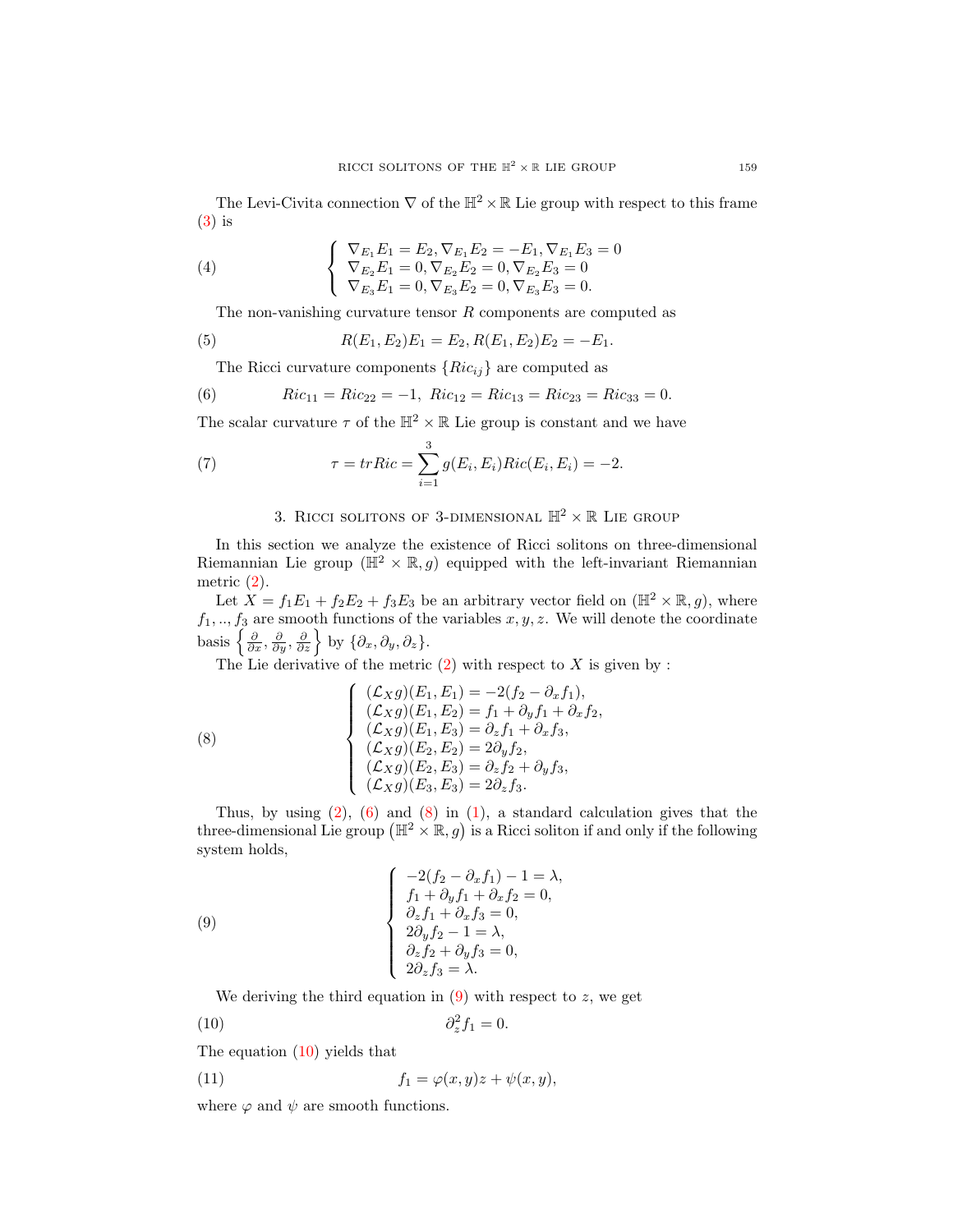Deriving the first equation with respect to  $y$  and used the fourth equation in  $(9)$ , we find

<span id="page-3-0"></span>(12) 
$$
\partial_x \partial_y f_1 = \frac{1}{2} (1 + \lambda).
$$

Next, deriving the second equation with respect to  $y$  in  $(9)$  and used equation in  $(12)$ , we find

<span id="page-3-1"></span>(13) 
$$
\partial_y f_1 + \partial_y^2 f_1 = 0.
$$

Replacing  $f_1$  in equations [\(12\)](#page-3-0) and [\(13\)](#page-3-1), we get

(14) 
$$
\begin{cases} (\partial_y \varphi + \partial_y^2 \varphi) z + \partial_y \psi + \partial_y^2 \psi = 0, \\ \partial_x \partial_y \varphi z + \partial_x \partial_y \psi = \frac{1}{2} (1 + \lambda). \end{cases}
$$

<span id="page-3-3"></span><span id="page-3-2"></span>By derivation of the equations  $(14)$  with respect to z, we get

(15)  

$$
\begin{cases}\n\partial_y \varphi + \partial_y^2 \varphi = 0, \\
\partial_y \psi + \partial_y^2 \psi = 0, \\
\partial_x \partial_y \varphi = 0, \\
\partial_x \partial_y \psi = \frac{1}{2} (1 + \lambda).\n\end{cases}
$$

We deriving the second equation with respect to  $x$  and used the fourth equation in  $(15)$ , we find

$$
\lambda = -1
$$

Integrating the first and second equations in [\(15\)](#page-3-3), we find

(17) 
$$
\begin{cases} \varphi(x,y) = \alpha_1 e^{-y} + \varphi_1(x), \\ \psi(x,y) = \alpha_2 e^{-y} + \psi_1(x), \end{cases}
$$

where  $\alpha_i \in \mathbb{R}$ , and  $\varphi_1, \psi_1$  are smooth functions with only one variable x. Thus

(18) 
$$
f_1 = (\alpha_1 e^{-y} + \varphi_1(x))z + \alpha_2 e^{-y} + \psi_1(x).
$$

<span id="page-3-4"></span>Next, we replace  $f_1$  in the second equation in [\(9\)](#page-2-2), we get

(19) 
$$
(\varphi_1(x) + \varphi_1''(x))z + \psi_1(x) + \psi_1''(x) = 0.
$$

<span id="page-3-5"></span>We derive equation  $(19)$  with respect to z, we get

(20) 
$$
\begin{cases} \varphi_1(x) + \varphi_1''(x) = 0, \\ \psi_1(x) + \psi_1''(x) = 0. \end{cases}
$$

By integration of  $(20)$  with respect to x, we find that

(21) 
$$
\begin{cases} \varphi_1(x) = \alpha_3 \cos(x) + \alpha_4 \sin(x), \\ \psi_1(x) = \alpha_5 \cos(x) + \alpha_6 \sin(x), \end{cases}
$$

where  $\alpha_i \in \mathbb{R}$ . Thus

(22)  $f_1 = (\alpha_1 e^{-y} + \alpha_3 \cos(x) + \alpha_4 \sin(x))z + \alpha_2 e^{-y} + \alpha_5 \cos(x) + \alpha_6 \sin(x).$ From the first equation in  $(9)$ , gives

(23)  $f_2 = (-\alpha_3 \sin(x) + \alpha_4 \cos(x))z - \alpha_5 \sin(x) + \alpha_6 \cos(x).$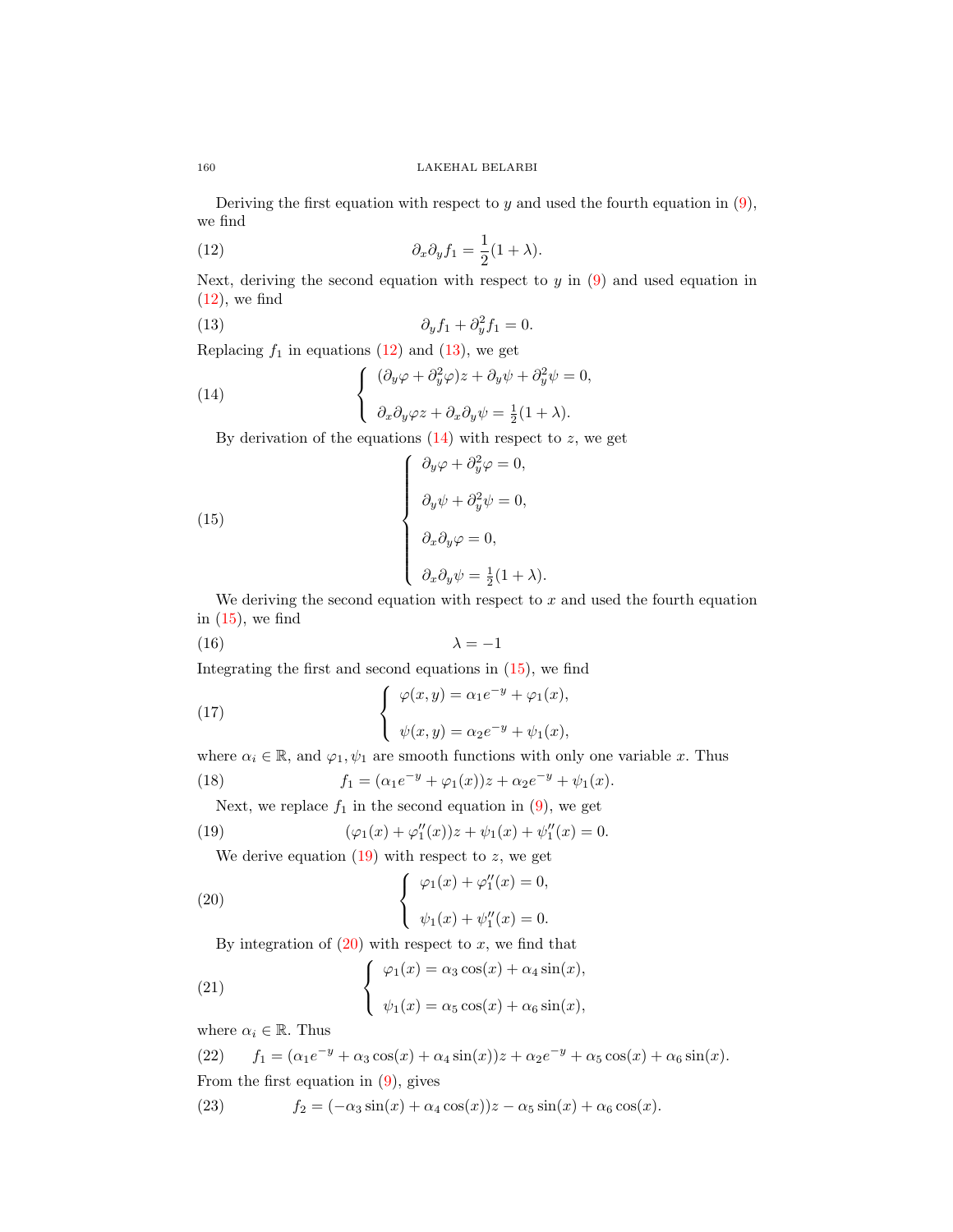The last equation in [\(9\)](#page-2-2) gives

(24) 
$$
f_3 = -\frac{1}{2}z + \xi(x, y),
$$

where  $\xi$  is a smooth function depending to x and y. We replacing  $f_1, f_2$ , and  $f_3$  in the third and fifth equations in  $(9)$ , we get

(25) 
$$
\begin{cases} \n\partial_x \xi = \alpha_1 e^{-y} + \alpha_3 \cos(x) + \alpha_4 \sin(x), \\ \n\partial_y \xi = -\alpha_3 \sin(x) + \alpha_4 \cos(x). \n\end{cases}
$$

Integrating the first equation in  $(25)$  with respect to x, we get

<span id="page-4-0"></span>
$$
\xi(x,y) = -\alpha_1 x e^{-y} - \alpha_3 \sin(x) + \alpha_4 \cos(x) + \alpha_7,
$$

and replace  $\xi$  in the second equation in [\(25\)](#page-4-0), we find that

<span id="page-4-1"></span>
$$
\alpha_1 = \alpha_3 = \alpha_4 = 0.
$$

finally for arbitrary reals constants  $\alpha_i$  we have

(26) 
$$
\begin{cases} f_1 = \alpha_2 e^{-y} + \alpha_5 \cos(x) + \alpha_6 \sin(x), \\ f_2 = -\alpha_5 \sin(x) + \alpha_6 \cos(x), \\ f_3 = -\frac{1}{2} z + \alpha_7, \end{cases}
$$

Thus, it easily follows that the vector field  $X = f_1E_1+f_2E_2+f_3E_3$  where  $f_1, ..., f_3$ are given by [\(26\)](#page-4-1) satisfies [\(9\)](#page-2-2). Note that  $\lambda = -1$ . Summarizing, we proved that the three-dimensional Lie group  $\mathbb{H}^2 \times \mathbb{R}$  admits appropriate vector fields for which [\(1\)](#page-0-0) holds, obtaining the following result.

**Theorem 3.1.** Let  $(\mathbb{H}^2 \times \mathbb{R}, g)$  be the three-dimensional Lie group equipped with the left-invariant Riemannian metric g given by [\(2\)](#page-1-1). Then,  $(\mathbb{H}^2 \times \mathbb{R}, g)$  is an Expanding Ricci soliton.

Now, let  $X = \text{grad } h$  be an arbitrary gradient vector field on  $(\mathbb{H}^2 \times \mathbb{R}, g)$  with potential function  $h, X$  is then given by

(27) 
$$
\text{grad} h = y^2 \partial_x h \partial_x + y^2 \partial_y h \partial_y + \partial_z h \partial_z.
$$

From [\(26\)](#page-4-1) it follows that  $(\mathbb{H}^2 \times \mathbb{R}, g)$  is gradient soliton if and only if the potential function  $h$  satisfy the following systems

<span id="page-4-2"></span>(28) 
$$
\begin{cases} \n\partial_x h = \frac{\alpha_2}{y} e^{-y} + \frac{\alpha_5}{y} \cos(x) + \frac{\alpha_6}{y} \sin(x), \\ \n\partial_y h = -\frac{\alpha_5}{y} \sin(x) + \frac{\alpha_6}{y} \cos(x), \\ \n\partial_z h = -\frac{1}{2} z + \alpha_7. \n\end{cases}
$$

Hence, with direct integration we prove that

(29) 
$$
h(x, y, z) = \ln(y)[\alpha_5 \sin(x) - \alpha_6 \cos(x)] - \frac{1}{4}z^2 + \alpha_7 z + \alpha_8, \ \alpha_i \in \mathbb{R}.
$$

But the function h does not verify the first equation in  $(28)$ , we proved the following result.

**Corollary 1.** Let  $(\mathbb{H}^2 \times \mathbb{R}, g)$  be the three-dimensional Lie group equipped with the left-invariant Riemannian metric g given by [\(2\)](#page-1-1). Then,  $(\mathbb{H}^2 \times \mathbb{R}, g)$  is not gradient Ricci soliton.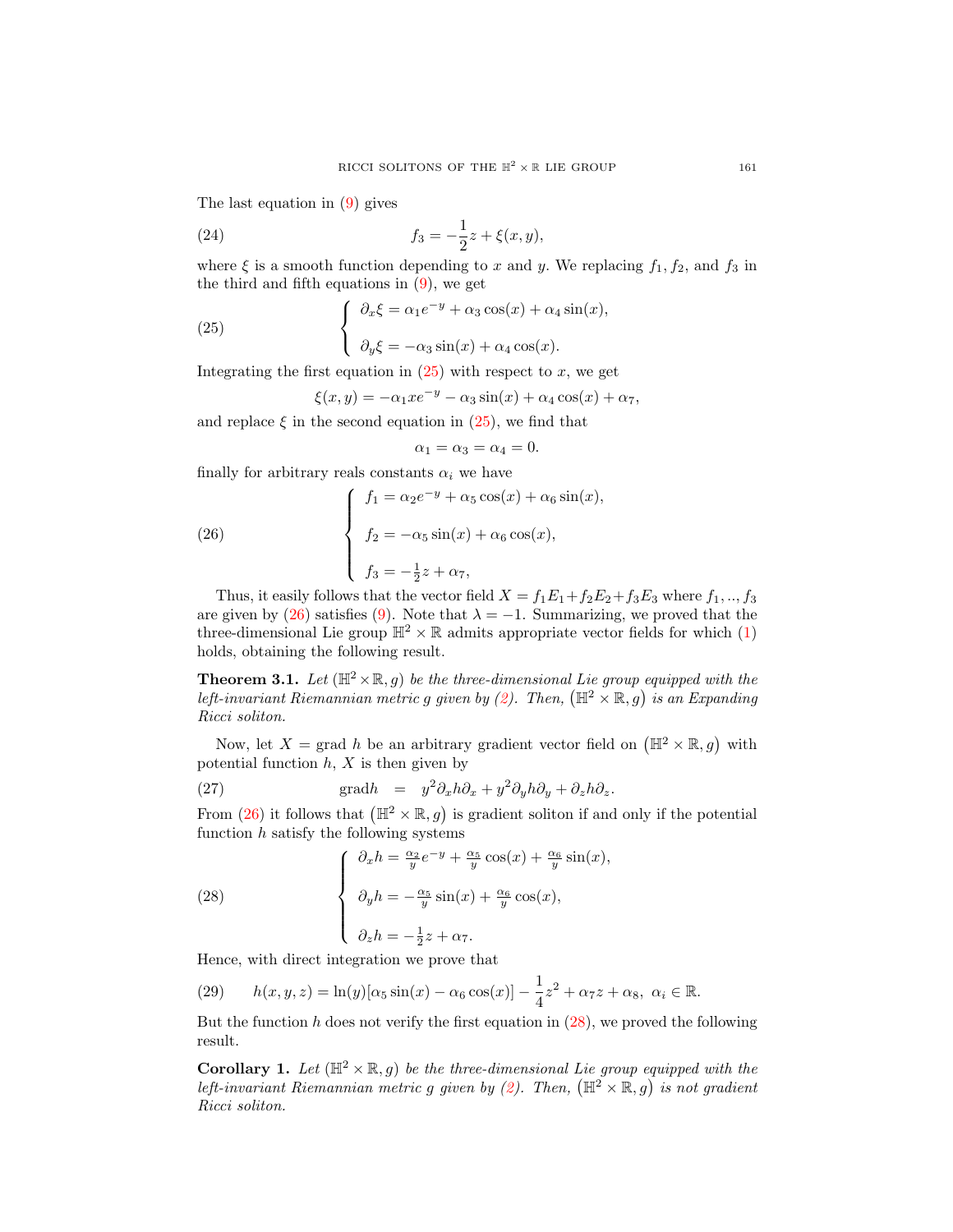### 162 LAKEHAL BELARBI

## 4. Conclusion

Our study on the Ricci solitons of three-dimensional Lie group denoted by  $\mathbb{H}^2 \times \mathbb{R}$ , equipped with left-invariant Riemannian metric.The existence of non-trivial (i.e., not Einstein) Ricci solitons on three-dimensional Lie group  $\mathbb{H}^2 \times \mathbb{R}$  is proved. More precisely, we proved that there are not gradient Ricci solitons.

#### **ACKNOWLEDGMENTS**

We would like to thank the referee for valuable suggestions regarding both the contents and exposition of this article.

### **REFERENCES**

- <span id="page-5-10"></span>[1] P. Baird and L. Danielo, [Three-dimensional Ricci solitons which project to surfaces,](http://dx.doi.org/10.1515/CRELLE.2007.053) J. Reine Angew. Math., 608 (2007), 65–91. [MR 2339469](http://www.ams.org/mathscinet-getitem?mr=2339469&return=pdf)
- <span id="page-5-5"></span>[2] W. Batat, [Curvature properties and Ricci soliton of Lorentzian pr-waves manifolds,](http://dx.doi.org/10.1016/j.geomphys.2013.08.014) J. Geom. Phys., 75 (2014), 7-16. [MR 3126931](http://www.ams.org/mathscinet-getitem?mr=3126931&return=pdf)
- <span id="page-5-7"></span>[3] W. Batat, M. Brozos-Vazquez, E. García-Río and S. Gavino-Fernández, [Ricci solitons on](http://dx.doi.org/10.1112/blms/bdr057) [Lorentzian manifolds with large isometry groups,](http://dx.doi.org/10.1112/blms/bdr057) Bull. Lond. Math. Soc., 43 (2011), 1219– 1227. [MR 2861543](http://www.ams.org/mathscinet-getitem?mr=2861543&return=pdf)
- <span id="page-5-6"></span>[4] W. Batat and K. Onda, [Algebraic Ricci solitons of three-dimensional Lorentzian Lie groups,](http://dx.doi.org/10.1016/j.geomphys.2016.11.018) J. Geom. Phys., 114 (2017), 138–152. [MR 3610038](http://www.ams.org/mathscinet-getitem?mr=3610038&return=pdf)
- [5] L. Belarbi, [On the symmetries of the](http://dx.doi.org/10.4134/JKMS.j190198) Sol<sub>3</sub> Lie group, J. Korean Math. Soc., 57 (2020), 523–537.
- [6] M. Božek, Existence of generalized symmetric Riemannian spaces with solvable isometry group, Časopis Pěst. Mat., 105 (1980), 368–384. [MR 597914](http://www.ams.org/mathscinet-getitem?mr=597914&return=pdf)
- <span id="page-5-14"></span>[7] M. Brozos-Vázquez, G. Calvaruso, E. García-Río and S. Gavino-Fernández, [Three](http://dx.doi.org/10.1007/s11856-011-0124-3)[dimensional Lorentzian homogeneous Ricci solitons,](http://dx.doi.org/10.1007/s11856-011-0124-3) Israel J. Math., 188 (2012), 385–403. [MR 2897737](http://www.ams.org/mathscinet-getitem?mr=2897737&return=pdf)
- <span id="page-5-8"></span>[8] G. Calvaruso and B. De Leo, [Ricci solitons on Lorentzian Walker three-manifolds,](http://dx.doi.org/10.1007/s10474-010-0049-z) Acta Math. Hungar., 132 (2011), 269–293. [MR 2818908](http://www.ams.org/mathscinet-getitem?mr=2818908&return=pdf)
- [9] G. Calvaruso and A. Fino, [Ricci solitons and geometry of four-dimensional non-reductive](http://dx.doi.org/10.4153/CJM-2011-091-1) [homogeneous spaces,](http://dx.doi.org/10.4153/CJM-2011-091-1) Canad. J. Math., 64 (2012), 778–804. [MR 2957230](http://www.ams.org/mathscinet-getitem?mr=2957230&return=pdf)
- [10] G. Calvaruso and A. Fino, [Four-dimensional pseudo-Riemannian homogeneous Ricci solitons,](http://dx.doi.org/10.1142/S0219887815500565) Int. J. Geom. Methods Mod. Phys., 12 (2015), 21pp. [MR 3349925](http://www.ams.org/mathscinet-getitem?mr=3349925&return=pdf)
- [11] G. Calvaruso, O. Kowalski and A. Marinosci, [Homogeneous geodesics in solvable Lie groups,](http://dx.doi.org/10.1023/B:AMHU.0000004942.87374.0e) Acta. Math. Hungar. 101 (2003), 313–322. [MR 2017938](http://www.ams.org/mathscinet-getitem?mr=2017938&return=pdf)
- <span id="page-5-2"></span>[12] H. D. Cao, Recent progress on Ricci solitons, in Recent Advances in Geometric Analysis, Adv. Lect. Math. (ALM), 11, Int. Press, Somerville, MA, 2010, 1–38. [MR 2648937](http://www.ams.org/mathscinet-getitem?mr=2648937&return=pdf)
- <span id="page-5-3"></span>[13] H. D. Cao, Geometry of complete gradient shrinking Ricci solitons, in Geometry and Analysis, Adv. Lect. Math. (ALM), 11, Int. Press, Somerville, MA, 2011, 227–246. [MR 2882424](http://www.ams.org/mathscinet-getitem?mr=2882424&return=pdf)
- <span id="page-5-12"></span>[14] L. F. Cerbo, [Generic properties of homogeneous Ricci solitons,](http://dx.doi.org/10.1515/advgeom-2013-0031) Adv. Geom., 14 (2014), 225– 237. [MR 3263424](http://www.ams.org/mathscinet-getitem?mr=3263424&return=pdf)
- <span id="page-5-4"></span>[15] D. Friedan, Nonlinear models in  $2+\varepsilon$  dimensions, Ann. Physics, 163 (1985), 318–419. [MR](http://www.ams.org/mathscinet-getitem?mr=811072&return=pdf) [811072](http://www.ams.org/mathscinet-getitem?mr=811072&return=pdf)
- <span id="page-5-0"></span>[16] R. S. Hamilton, [The Ricci flow on surfaces,](http://dx.doi.org/10.1090/conm/071/954419) in Mathematics and General Relativity, Contemp. Math., 71, Amer. Math. Soc., Providence, RI, 1988, 237–262. [MR 954419](http://www.ams.org/mathscinet-getitem?mr=954419&return=pdf)
- <span id="page-5-1"></span>[17] R. S. Hamilton, [Three manifolds with positive Ricci curvature,](http://dx.doi.org/10.4310/jdg/1214436922) J. Differential Geometry, 17 (1982), 255–306. [MR 664497](http://www.ams.org/mathscinet-getitem?mr=664497&return=pdf)
- <span id="page-5-13"></span>[18] S. Hervik, [Ricci nilsoliton black holes,](http://dx.doi.org/10.1016/j.geomphys.2008.05.001) J. Geom. Phys., 58 (2008), 1253–1264. [MR 2451283](http://www.ams.org/mathscinet-getitem?mr=2451283&return=pdf)
- [19] O. Kowalski, [Generalized Symmetric Spaces](http://dx.doi.org/10.1007/BFb0103324), Lectures Notes in Mathematics, 805, Springer-Verlag, Berlin-New York, 1980. [MR 579184](http://www.ams.org/mathscinet-getitem?mr=579184&return=pdf)
- <span id="page-5-11"></span>[20] J. Lauret, [Ricci soliton solvmanifolds,](http://dx.doi.org/10.1515/CRELLE.2011.001) J. Reine Angew. Math., 650 (2011), 1–21. [MR 2770554](http://www.ams.org/mathscinet-getitem?mr=2770554&return=pdf)
- [21] A. Mostefaoui and L. Belarbi, On the symmetries of five-dimensional Solvable Lie group, J. Lie Theory, 30  $(2020)$ , 155-169.
- <span id="page-5-9"></span>[22] A. Mostefaoui, L. Belarbi and W. Batat, Ricci solitons of five-dimensional Solvable Lie group, PanAmer. Math J., 29 (2019), 1-16. [MR 3930977](http://www.ams.org/mathscinet-getitem?mr=3930977&return=pdf)